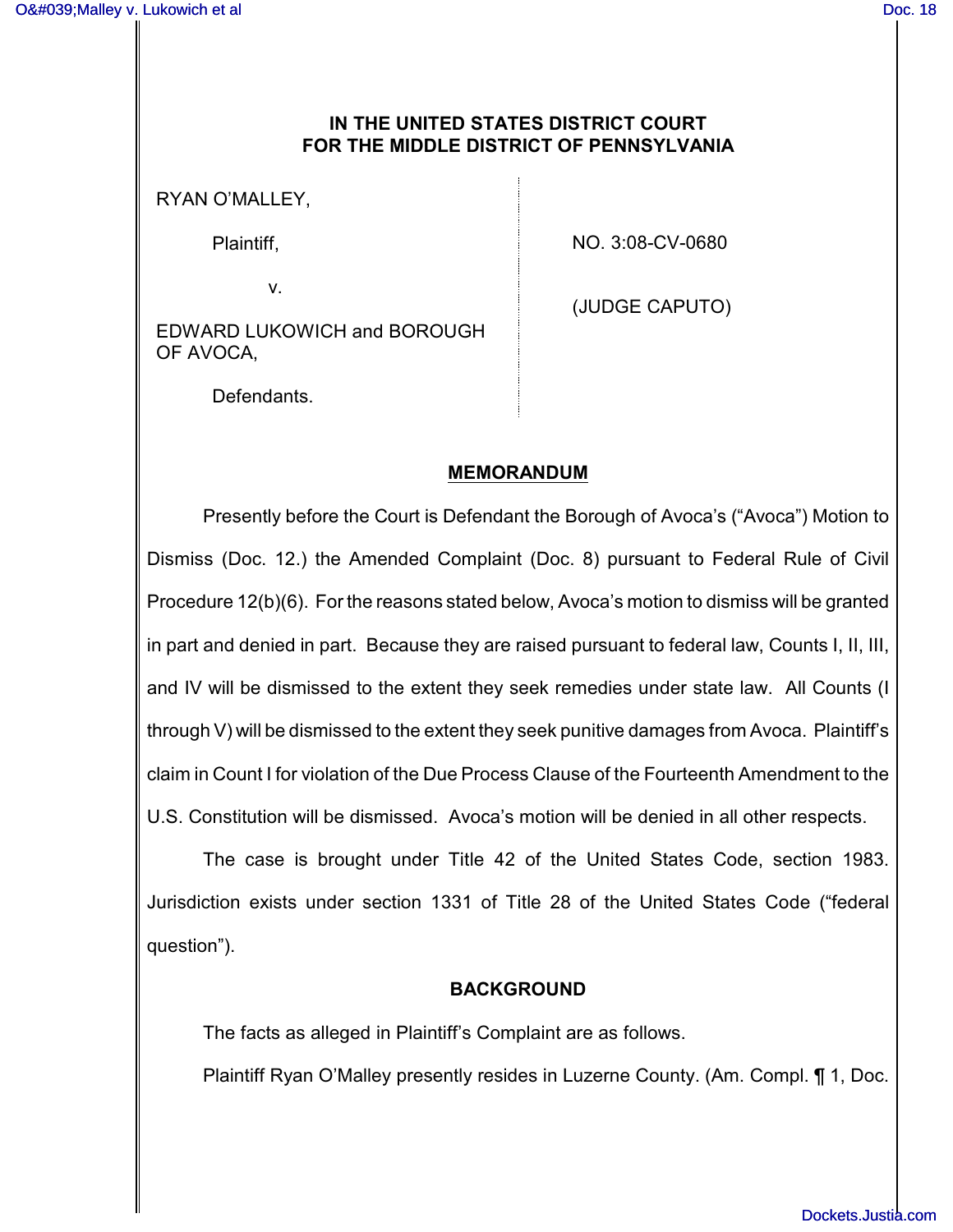8.) Defendants are Edward Lukowich, the former Police Chief of the Borough of Avoca and the Borough of Avoca. (*Id.* ¶ 2.) Avoca is a municipality of the Commonwealth of Pennsylvania. (*Id*. ¶ 3.)

On or about April 17, 2006, Defendant Edward Lukowich searched and seized Plaintiff and his car without his consent, and without probable cause. (*Id.* ¶ 5.) This search occurred because Lukowich wished to continue his pursuit of former Avoca Police Officer Michael Savokinas. (*Id.*) At the relevant time, Plaintiff was an employee of Savo's Pizza, which is owned by the family of Michael Savokinas. (*Id.* ¶ 6.) On the date in question, Police Chief Lukowich arranged for one of his informants to entice Plaintiff to a location where Lukowich would initiate a search and an arrest. (*Id.* ¶ 7.) Lukowich's sole reason was to lodge charges against Plaintiff so that he would implicate Savokinas in false drug dealing allegations. (*Id*. ¶ 8.) When Plaintiff entered the informant's car, Lukowich and other officers surrounded the car and thereafter handcuffed Plaintiff, searched Plaintiff and his car, and took him to Avoca Police Department where he was interrogated for three (3) hours. (*Id*. ¶¶ 9-13.) The purpose of these actions was to coerce Plaintiff into making drug dealing allegations against Savokinas. (*Id*. ¶¶ 10,13.) Plaintiff refused to make such allegations and told Lukowich they were not true. (*Id*. ¶¶ 14-15.) He was thereafter released from the Police Department. (*Id*. ¶ 16.) In the following days, Plaintiff received harassing telephone calls from an Avoca police officer at his home, pressuring him to make allegations against Savokinas. (*Id*. ¶¶ 17.) Because Plaintiff continued to refuse, Lukowich arrested him on or about May 10, 2006. (*Id*. ¶ 18.) Plaintiff alleges these charges were terminated in his favor. (*Id*.) Lukowich and the officer that called Plaintiff's home were later arrested for unsworn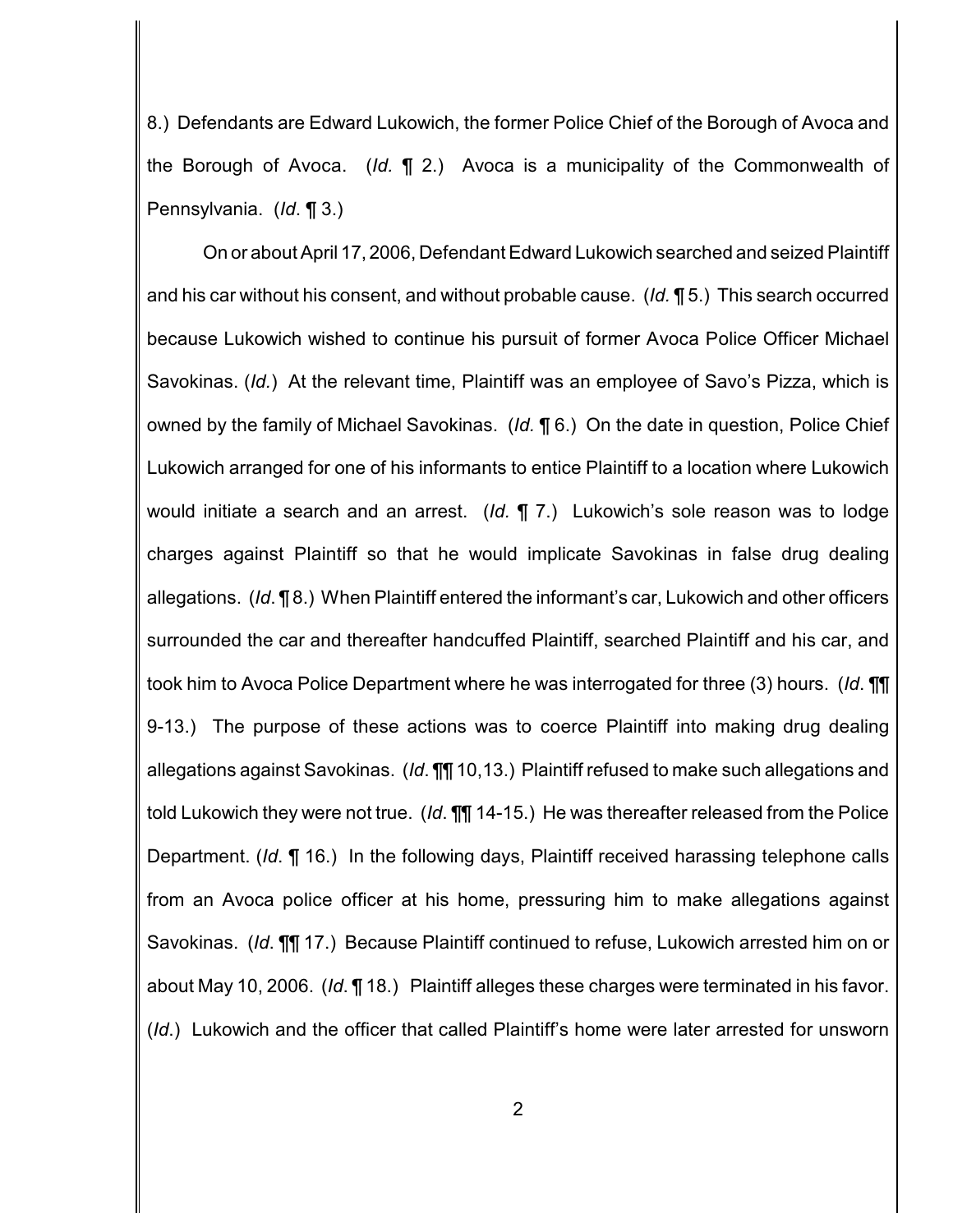falsifications. (*Id*. ¶¶ 20-21.) Lukowich was also charged with criminal conspiracy and official oppression and subsequently retired from Avoca Police Department. (*Id*. ¶¶ 21-22.)

On April 10, 2008, Plaintiff filed a Complaint. (Doc. 1.) On May 16, 2008, the Court *sua sponte* dismissed the case for failure to properly plead jurisdiction. (Doc. 3.) On June 25, 2008, the Court granted Plaintiff's motion for reconsideration, and permitted the Plaintiff to file an Amended Complaint within twenty (20) days of the order. (Doc. 7.) Plaintiff filed his Amended Complaint on June 30, 2008. (Doc. 8.)

On July 24, 208, Avoca filed the present motion to dismiss the amended complaint. (Doc. 12.) This motion is fully briefed and ripe for disposition.

#### **LEGAL STANDARD**

Rule 12(b)(6) of the Federal Rules of Civil Procedure provides for the dismissal of a complaint, in whole or in part, for failure to state a claim upon which relief can be granted. Dismissal is appropriate only if, accepting as true all the facts alleged in the complaint, Plaintiff has not plead "enough facts to state a claim to relief that is plausible on its face," *Bell Atlantic Corp. v. Twombly*, 550 U.S. ----, 127 S.Ct. 1955, 1960, 167 L.Ed.2d 929 (2007), meaning, enough factual allegations "to raise a reasonable expectation that discovery will reveal evidence of" each necessary element. *Phillips v. County of Allegheny*, 515 F.3d 224, 234 (3d Cir. 2008); *see also Kost v. Kozakiewicz*, 1 F.3d 176, 183 (3d Cir. 1993) (requiring complaint to set forth information from which each element of a claim may be inferred). In light of Federal Rule of Civil Procedure 8(a)(2), the statement need only "give the defendant fair notice of what the . . . claim is and the grounds upon which it rests." *Erickson v. Pardus*,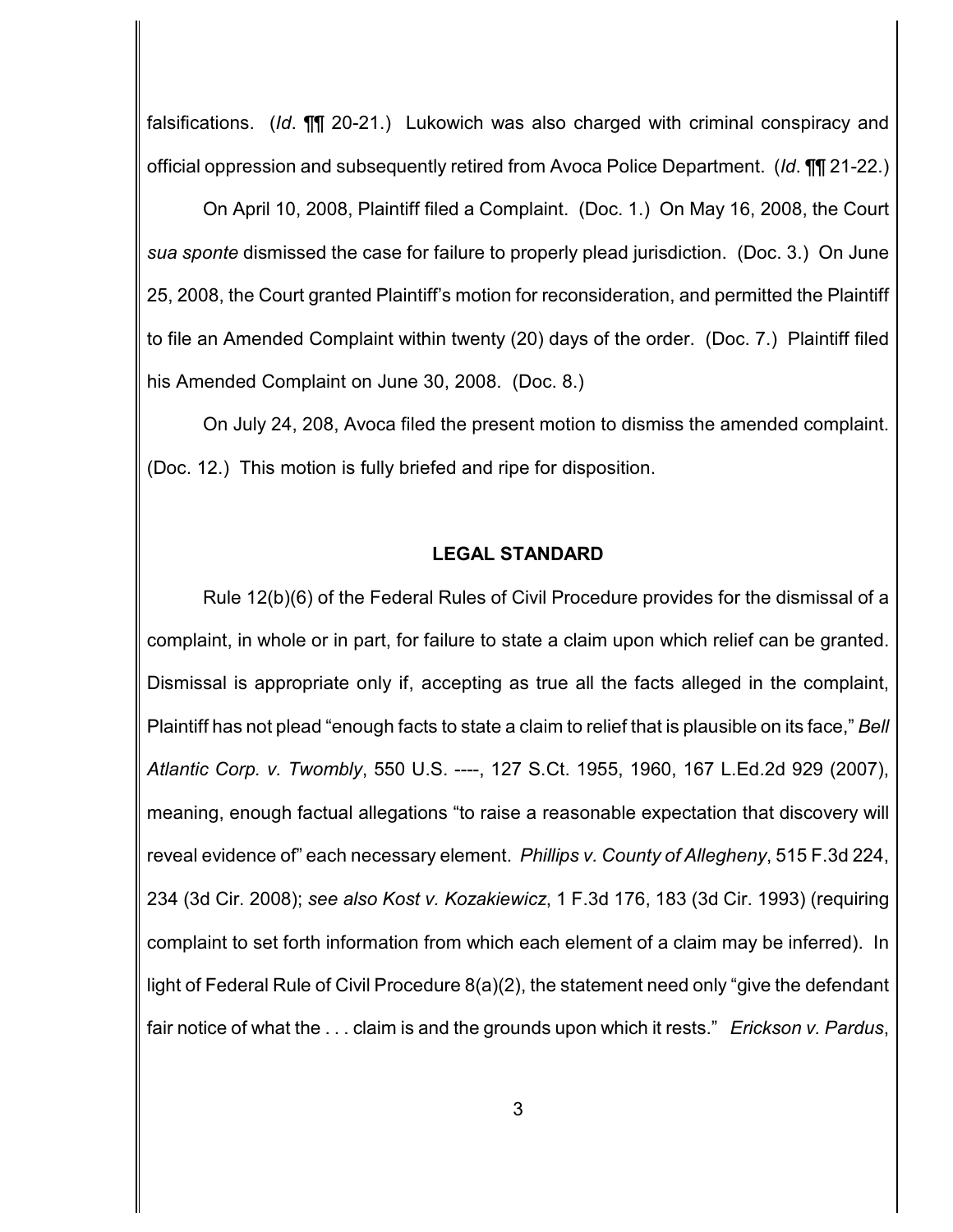--- U.S. ----, 127 S.Ct. 2197, 2200, 167 L.Ed.2d 1081 (2007) (per curiam). "[T]he factual detail in a complaint [must not be] so undeveloped that it does not provide a defendant the type of notice of claim which is contemplated by Rule 8." *Phillips*, 515 F.3d at 232; *see also Airborne Beepers & Video, Inc. v. AT&T Mobility LLC*, 499 F.3d 663, 667 (7th Cir. 2007).

In deciding a motion to dismiss, the Court should consider the allegations in the complaint, exhibits attached to the complaint and matters of public record. *See Pension Benefit Guar. Corp. v. White Consol. Indus., Inc.*, 998 F.2d 1192, 1196 (3d Cir. 1993), *cert. denied*, 510 U.S. 1042, 114 S. Ct. 687, 126 L. Ed 2d 655 (1994). The Court need not assume that the plaintiff can prove facts that were not alleged in the complaint, *see City of Pittsburgh v. West Penn Power Co.*, 147 F.3d 256, 263 (3d Cir. 1998), nor credit a complaint's "bald assertions" or "legal conclusions." *Morse v. Lower Merion Sch. Dist.,* 132 F.3d 902, 906 (3d Cir. 1997).

When considering a Rule 12(b)(6) motion, the Court's role is limited to determining whether the plaintiff is entitled to offer evidence in support of the claims. *Scheuer v. Rhodes,* 416 U.S. 232, 236, 94 S. Ct. 1683, 40 L. Ed. 2d 90 (1974). The Court does not consider whether the plaintiff will ultimately prevail. *Id.* The defendant bears the burden of establishing that the plaintiff's complaint fails to state a claim upon which relief can be granted. *Gould Elecs. v. United States,* 220 F.3d 169, 178 (3d Cir. 2000).

#### **DISCUSSION**

### **I. Pennsylvania Remedies for Federal Claims**

Counts I, II, III, IV, and V of Plaintiff's complaint, alleging unlawful search and seizure,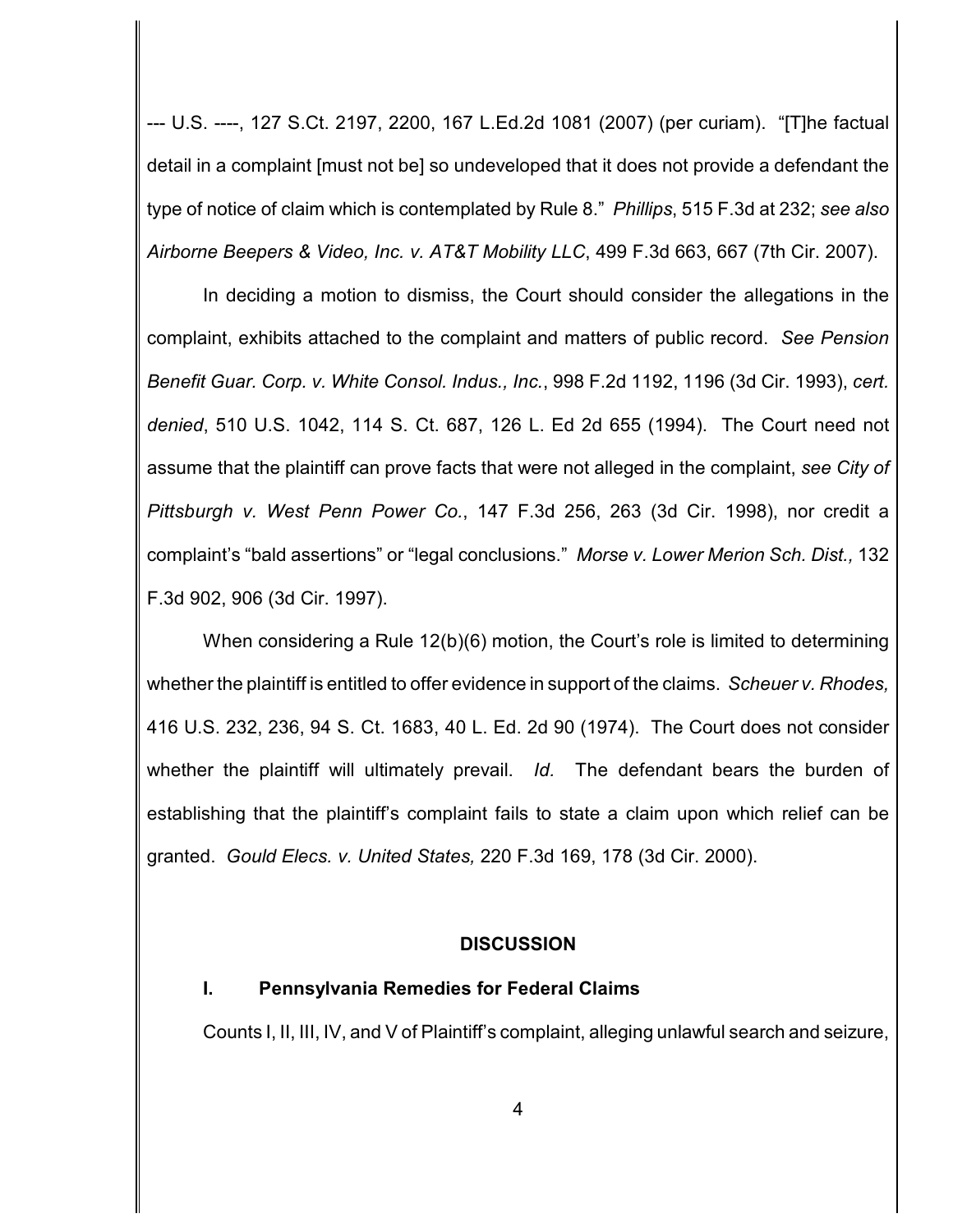malicious prosecution, First Amendment retaliation, abuse of official power, and failure to train are raised under 42 U.S.C. § 1983. (Am. Compl. ¶¶ 28, 33, 40, 44, Doc. 8.) These are federal claims, but Plaintiff seeks remedies under Pennsylvania law for Counts I through IV. Because these are federal claims, Pennsylvania remedies are not applicable and the claims will be dismissed to the extent they seek state law remedies.

Even if Pennsylvania remedies were applicable, Avoca would be immune from liability for damages under the Pennsylvania's Political Subdivision Tort Claims Act ("PSTCA"). 42 PA. CONS. STAT. § 8541 (2008). The PSTCA provides that "[n]o local agency shall be liable for any damages on account of any injury to a person or property caused by any act of the local agency or an employee thereof or any other person." *Id*. A local agency is "a government unit other than the Commonwealth government" *Id*. § 8501. The Borough of Avoca is a local agency. The statute includes eight (8) exceptions to local agency immunity, but none apply here. *See id*. § 8542(b) (exceptions include: vehicle liability; care, custody and control of personal property; real property; trees, traffic controls, and street lighting; utility service facilities; streets; sidewalks; and care, custody, or control of animals).

Plaintiff argues that there is a willful misconduct exception to PSTCA immunity. (Pl.'s Br. in Opp'n 10-11, Doc. 17.) It is true that a public official does not receive immunity when his action "constituted a crime, actual fraud, actual malice or wilful misconduct." *Id*. § 8550. However, even if an employee engages in willful misconduct, thus losing individual immunity, local agencies are not liable for their employee's willful misconduct. *Debellis v. Kulp*, 166 F. Supp. 2d 255, 278 (E.D. Pa. 2001). Therefore, the willful misconduct exception does not apply to Avoca.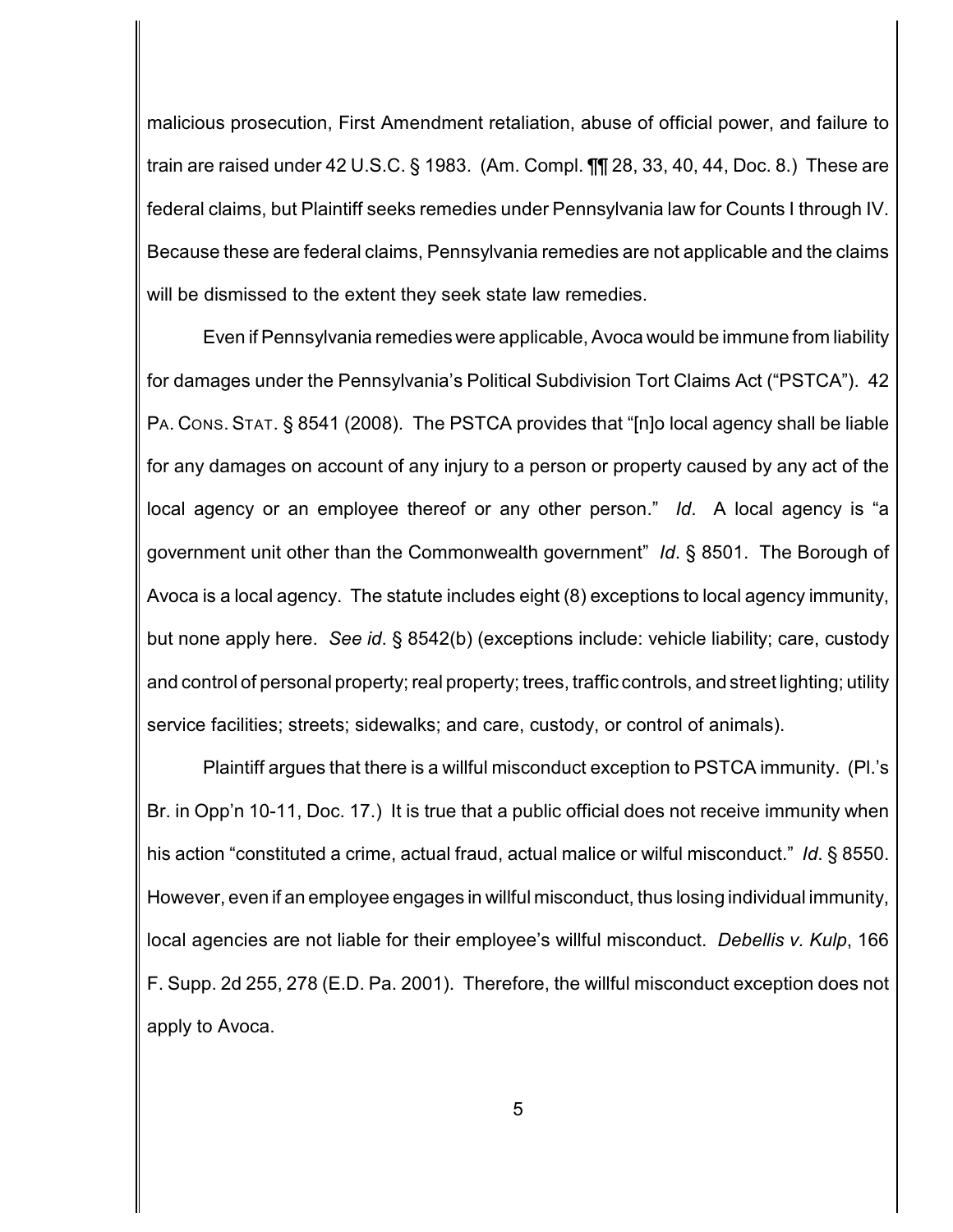### **I. Municipal Liability under Section 1983**

Plaintiff brings claims for unlawful search and seizure, malicious prosecution, First Amendment retaliation, abuse of official power, and failure to train under 42 U.S.C. § 1983, which provides "[e]very person who, under color of any statute, ordinance, regulation, custom, or usage of any State ... subjects, or causes to be subjected, any citizen of the United States ... to the deprivation of any rights, privileges, or immunities secured by the Constitution and laws, shall be liable to the party injured in an action at law, suit in equity, or other proper proceeding for redress...."

Avoca argues that it cannot be held liable for the actions of Lukowich, citing state law regarding *respondeat superior* liability. (Def.'s Br. in Supp. 4, Doc. 13.) However, under § 1983, municipal liability cannot be established under the doctrine of *respondeat superior*, and as such, Avoca's argument is inapposite. *See Monell v. Dep't of Soc. Servs.*, 436 U.S. 658, 694, 98 S. Ct. 2018, 56 L. Ed. 2d 611 (1978*)* ("a local government may not be sued under § 1983 for an injury inflicted solely by its employees or agents"). "Instead, it is when execution of a government's policy or custom, whether made by its lawmakers or by those whose edicts or acts may fairly be said to represent official policy, inflicts the injury that the government as an entity is responsible under § 1983." *Id*.There are three (3) instances when the constitutional tort of a municipal employee meets this standard. *McGreevy v. Stroup*, 413 F.3d 359, 367 (3d Cir. 2005). First, a municipality is liable when its employee acts pursuant to formal government policy or standard operating procedure long accepted within the government entity. *Id.* (citing *Jett v. Dallas Indep. Sch. Dist.*, 491 U.S. 701, 737, 109 S. Ct. 2702, 105 L. Ed. 2d 598 (1989)). Second, a municipality is liable for the actions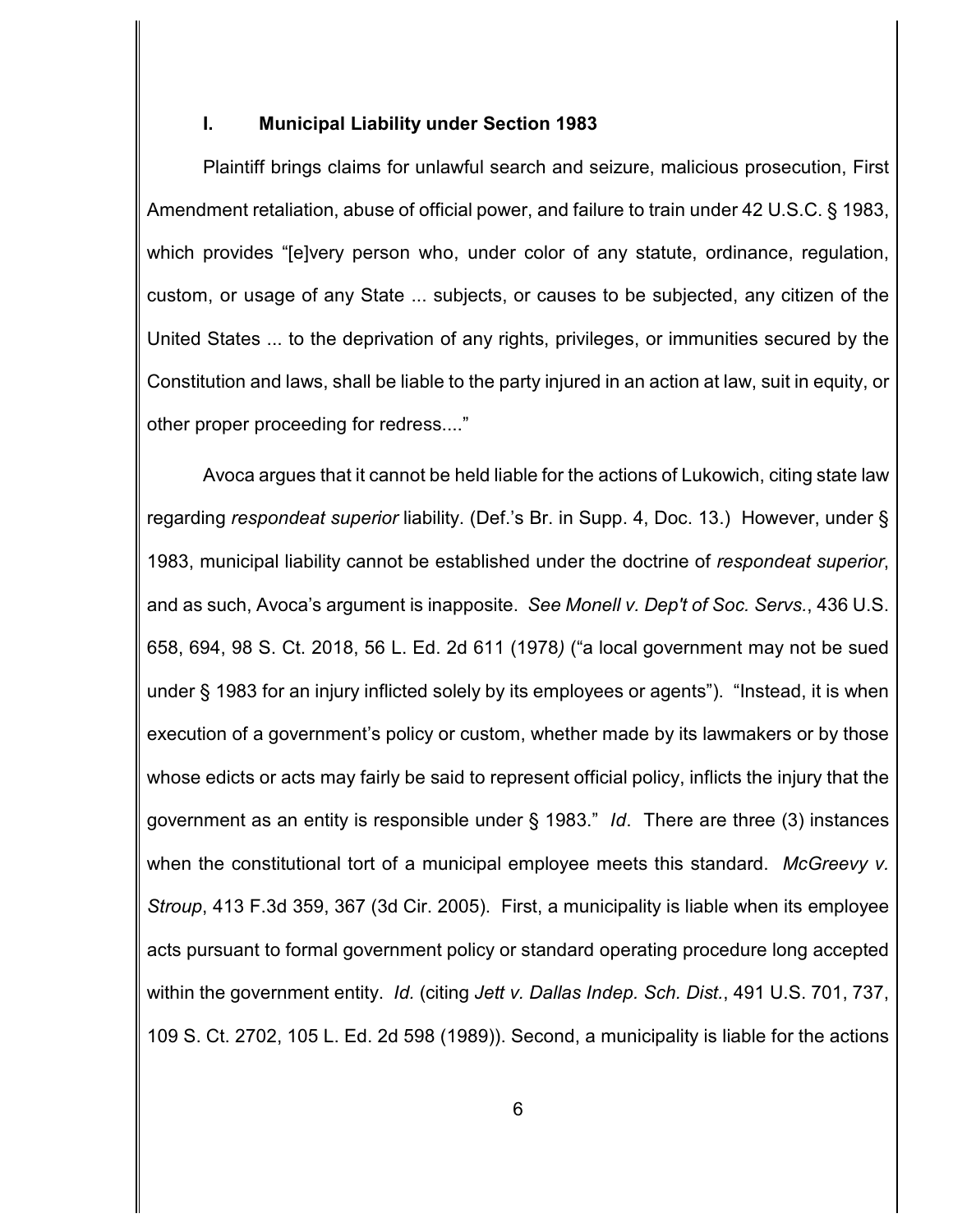of an employee when the employee has final policy-making authority, rendering his behavior an act of government policy. *Id.* (citing *Pembaur v. City of Cincinnati*, 475 U.S. 469, 480-81, 106 S. Ct. 1292, 89 L. Ed. 2d 452 (1986)). Finally, a municipality is liable for the actions of its employee when an official with authority has ratified the unconstitutional actions of the subordinate, rendering the action official. *Id.* (citing *City of St. Louis v. Praprotnik*, 485 U.S. 112, 127, 108 S. Ct. 915, 99 L. Ed. 2d 107 (1988)).

Plaintiff argues that Avoca is liable under the second or third of the above bases for municipal liability. (Pl.'s Br in Opp'n 4-5, 9, Doc. 17.) As to the third theory of liability, Plaintiff argues that Avoca acquiesced in Defendant Lukowich's conduct because it knew of his actions and did nothing. Where a subordinate allegedly engages in unconstitutional conduct, the municipality may be liable if it either acquiesced in the conduct or delegated authority to the subordinate. *Andrews v. City of Phila*., 895 F.2d 1469, 1481 (3d Cir. 1990). To survive a motion to dismiss on an allegation of acquiescence by the municipality, Plaintiff must allege at least the responsible parties, the conduct, the time, and the place. *See Evancho v. Fisher*, 423 F.3d 347, 353 (3d Cir. 2005) (requiring these allegations to show knowledge and acquiescence in context of individual government defendant in civil rights case).

Considering this standard in conjunction with *Twombly* and its progeny, Plaintiff fails to sufficiently allege Avoca's acquiescence. *Twombly's* "plausibility standard" requires a party to "amplify a claim with some factual allegations in those contexts where such amplification is needed to render the claim plausible." *Iqbal v. Hasty*, 490 F.3d 143, 157-58 (2nd Cir. 2007). Plainitff alleges that he "made Borough of Avoca aware" of Lukowich's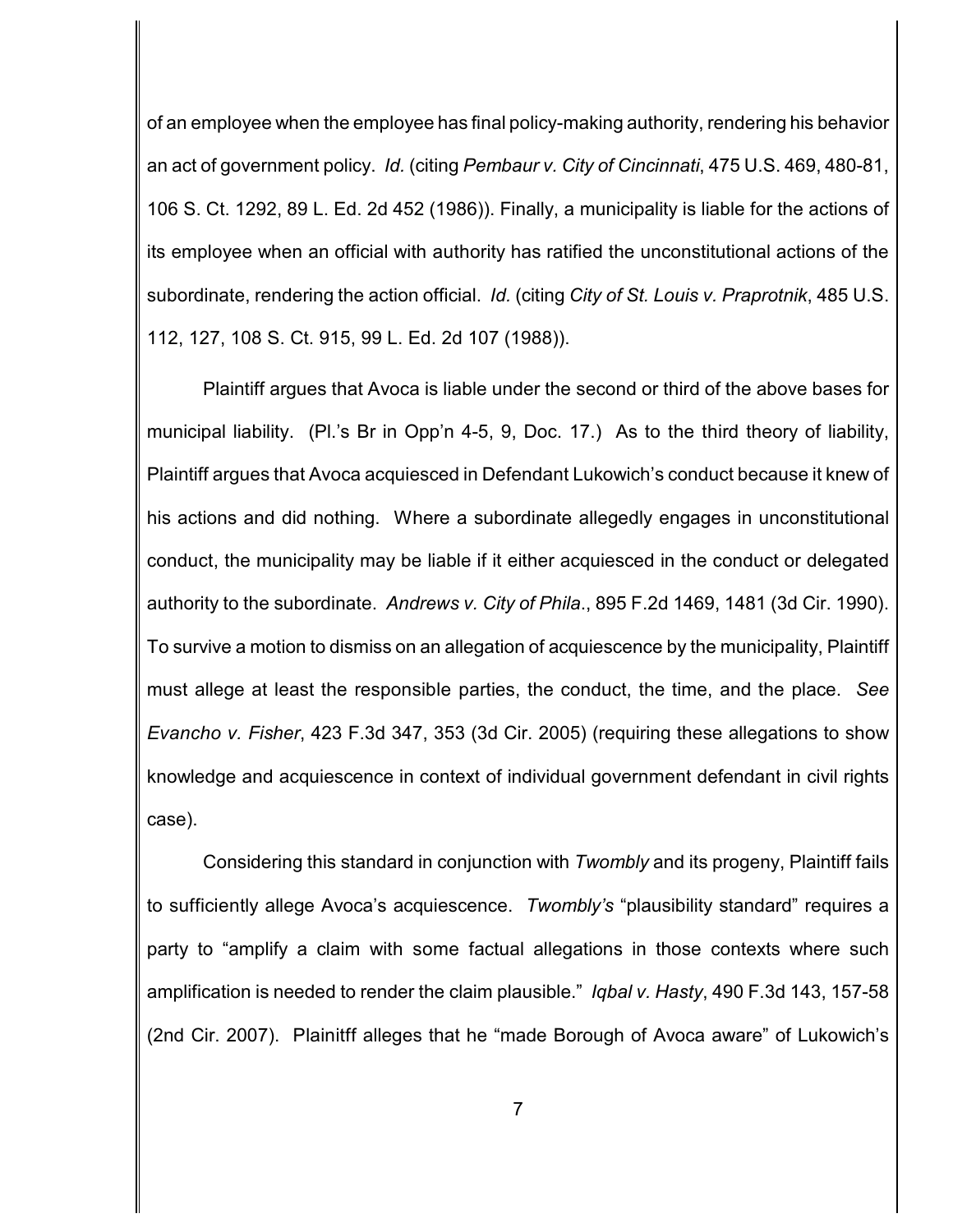improper conduct and that the Borough gave him "free reign," (Am. Compl. 11 36, 38, Doc. 8), but gives no factual allegations on when, where, or who he "made aware" of the conduct or what the Borough gave Lukowich "free reign" to do. To be plausible, Plaintiff's allegations of Avoca's acquiescence require more specific facts.

Plaintiffs' allegations satisfy the second theory of municipal liability, namely, action by a final policy-maker. The key question under this theory is whether the individual whose decisions are at issue is a final policy-maker, which is a question of state law. *McGreevy,* 413 F.3d at 368. This Court has previously found on several occasions that a police chief from a Pennsylvania municipality may be a final decision-maker for purposes of municipal liability. *See, e.g., Gallis v. Dickson City*, No. 05-0551, 2006 U.S. Dist. LEXIS 72091, at \*23 (M.D. Pa. Oct. 3, 2006) (Munley, J.). If made by a final policy-maker, even a single decision may expose a municipality to liability by creating official policy. *McGreevy*, 413 F.3d at 367- 68. Here, Plaintiff alleges that Lukowich, as borough police chief, made several decisions which violated his civil rights, including arranging his unlawful search and seizure and his false arrest. (Am. Compl. ¶¶ 7, 18, Doc. 8.) He has made sufficient allegations to proceed under the second theory of municipal liability.

### **II. Count I - Unlawful Search, Seizure and Arrest**

Plaintiff alleges that Lukowich unlawfully detained and searched him, searched his car, and later arrested him in violation of his rights under the Fourth Amendment to the U.S. Constitution, as incorporated against the states by the Fourteenth Amendment, and in violation of the Due Process Clause of the Fourteenth Amendment.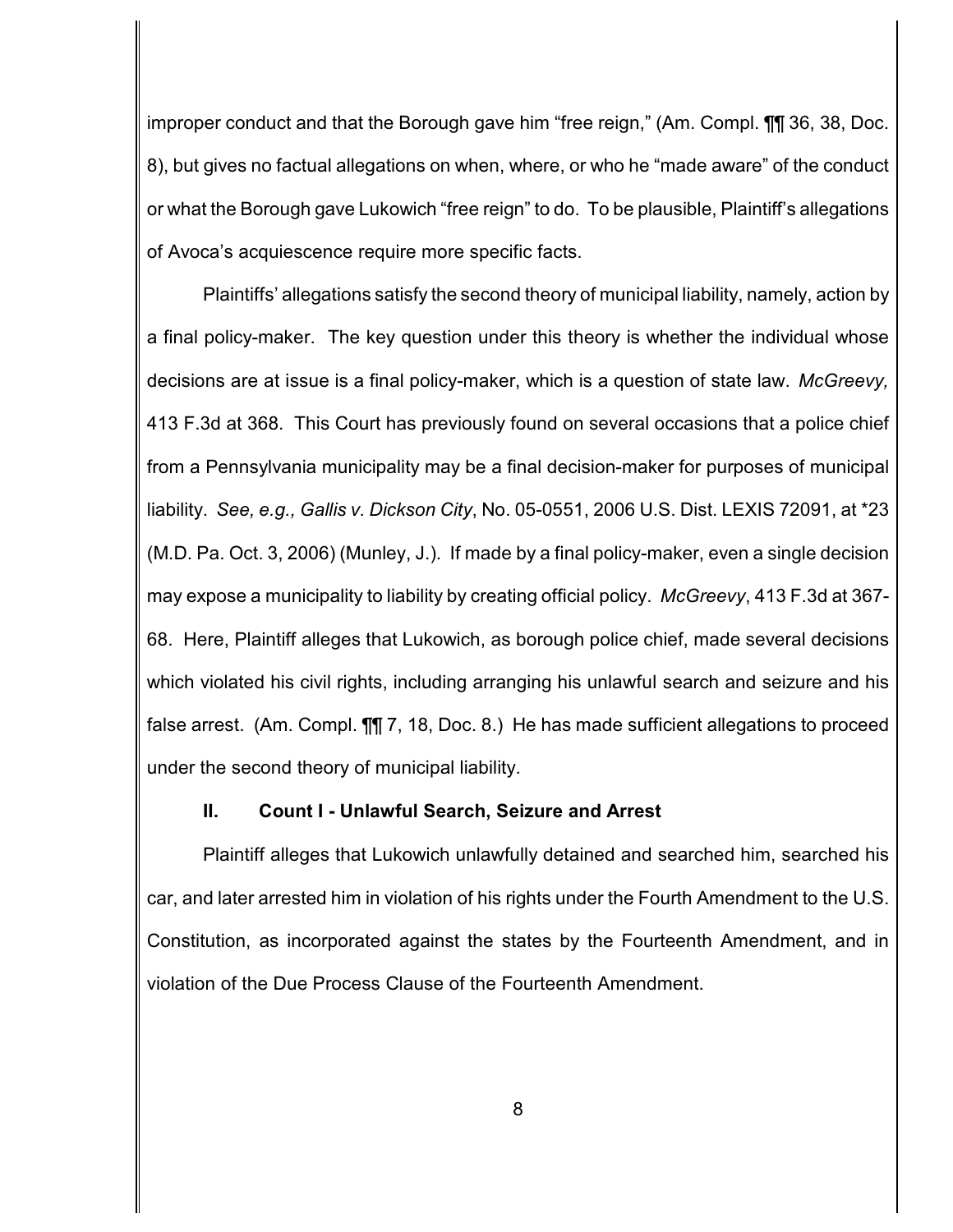#### A. Fourth Amendment

Plaintiff cites three instances which he alleges constitute violations of his Fourth Amendment rights. First, Plaintiff alleges that, on April 17, 2006, Lukowich and other police officers handcuffed, searched, and brought him to the Avoca Police Department, where they questioned him for three (3) hours. (Am. Compl. ¶¶ 5-13, Doc. 8.) He asserts that Lukowich detained and searched him knowing he lacked probable cause to do so. (*Id*. ¶ 24.) "[P]robable cause to arrest exists when the facts and circumstances within the arresting officer's knowledge are sufficient in themselves to warrant a reasonable person to believe that an offense has been or is being committed by the person to be arrested." *Estate of Smith v. Marasco*, 318 F.3d 497, 514 (3d Cir. 2003). However, the United States Supreme Court has made clear that seizures not rising to the level of an arrest do not always require probable cause. Under *Terry v. Ohio*, a police officer may seize a person briefly for investigatory purposes on less than probable cause. 392 U.S. 1, 88 S. Ct. 1868, 20 L. Ed. 2d 889 (1968). To make *Terry* stop, an officer must have reasonable suspicion that criminal activity may be afoot, requiring at least "some minimal level of objective justification for making the stop." *United States v. Rozaline Silveus*, 542 F.3d 993, 2008 U.S. App. LEXIS 19224, at \*9-10 (3d Cir. Sept. 9, 2008) (quoting *Alabama v. White*, 496 U.S. 325, 329-30, 110 S. Ct. 2412, 110 L. Ed 2d 301 (1990)) (internal quotations omitted).

Probable cause to search exists where, looking at the totality of the circumstances, there is a "fair probability" that contraband or evidence of a crime will be found in a particular place. *Illinois v. Gates*, 462 U.S. 213, 238, 103 S. Ct. 2317, 76 L. Ed. 2d 527 (1983). However, *Terry* authorizes a limited search of the outer surfaces of a person's clothing on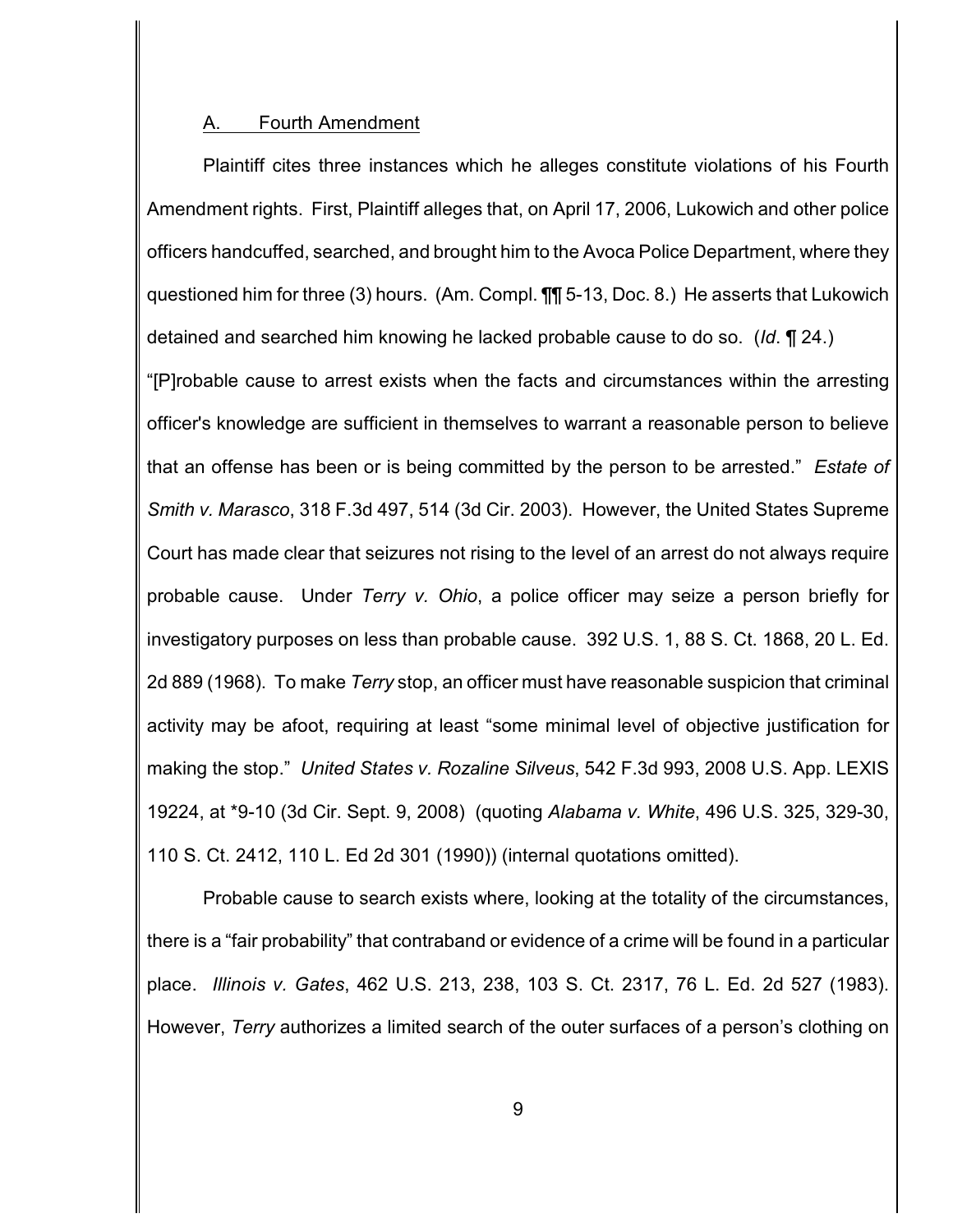less than probable cause if an officer reasonably believes him to be armed and dangerous. 392 U.S. at 27. To have reasonable ground, an officer must be able to point to particular facts from which he reasonably inferred that the person was armed and dangerous. *Sibron v. New York*, 392 U.S. 40, 64, 88 S. Ct. 1889, 20 L. Ed 2d 917 (1968).

Though Plaintiff purports to base his Fourth Amendment claim only on a lack of probable cause, he alleges sufficient facts to proceed even if the lesser *Terry* showing were required to justify his April 17 detention and search. Plaintiff alleges that the sole reason for Lukowich's actions was to coerce Plaintiff into making drug dealing allegations against Savokinas. (Am. Compl. ¶¶ 7, 8, Doc. 8.) Plaintiff asserts that the police chief arranged for an informant to "entice" him to a place where police waited to "initiate a search and arrest" in order to put pressure on him to make false statements. (*Id*.). Viewed in the light most favorable to Plaintiff, these factual allegations could reasonably support a finding that Lukowich lacked *any* objective basis or reasonable justification to handcuff, search, and hold Plaintiff for questioning.

The second alleged Fourth Amendment violation also occurred on April 17, 2006, when Plaintiff claims officers searched his car without a warrant, consent, or probable cause while he was being detained and questioned. (*Id*. ¶¶ 5-12.) A car may be searched without a warrant only where police have probable cause to believe it contains contraband, *United States v. Ross*, 456 U.S. 798, 799-800, 102 S. Ct. 2157, 72 L. Ed. 2d 572 (1982), except that police may conduct a protective *Terry* frisk of the passenger compartment, limited to areas where a weapon may be hidden, if the officer has a reasonable belief based on specific, articulable facts that the occupant is dangerous and may gain immediate control of a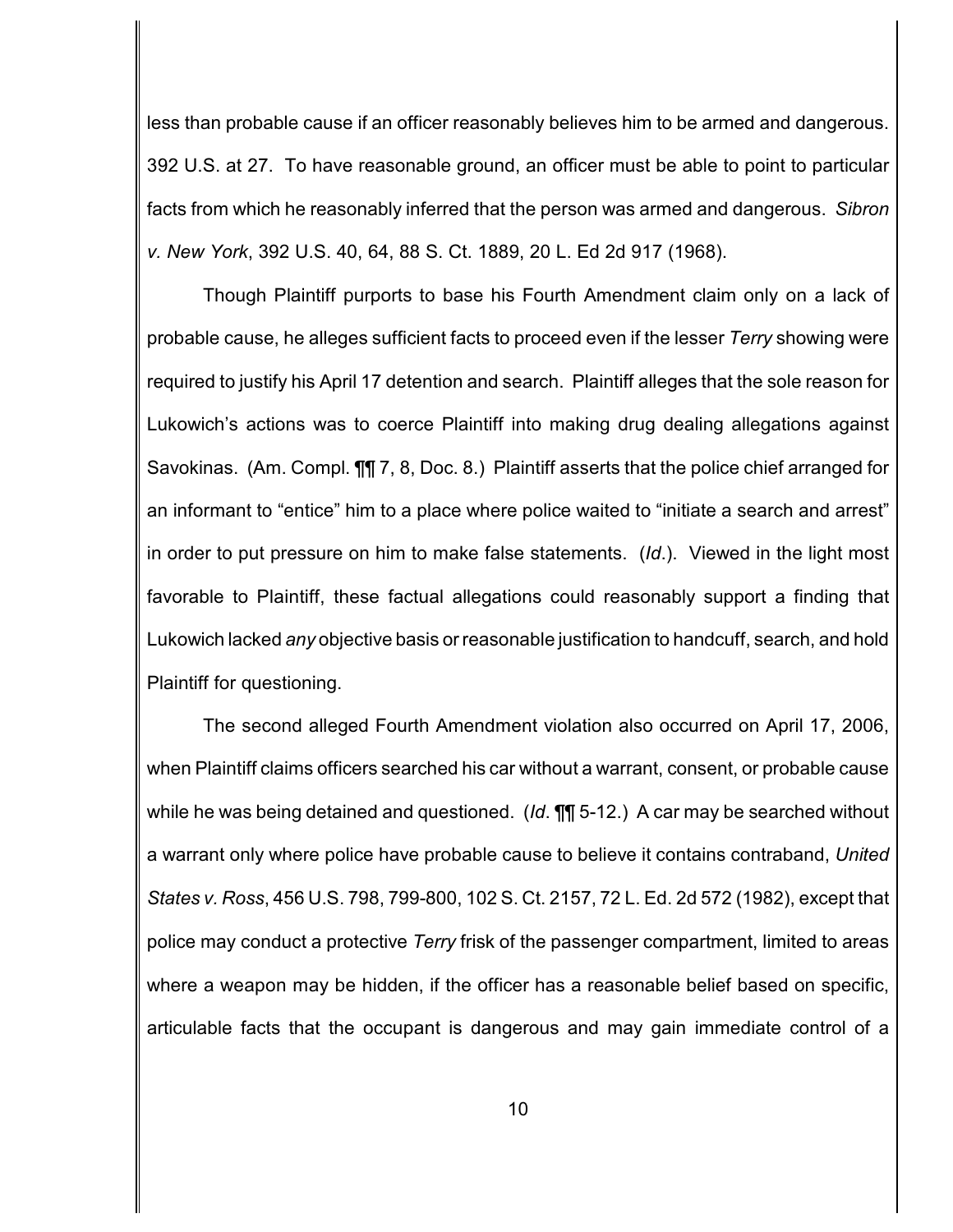weapon. *Michigan v. Long*, 463 U.S. 1032, 1050, 463 U.S. 1032, 103 S. Ct. 3469, 77 L. Ed 2d 1201 (1983). The protective frisk of a vehicle has been upheld even where occupants were outside the vehicle, as Plaintiff was in this case. *Id*. Though Plaintiff's complaint lacks any facts regarding the scope or length of the officers' search of his car and simply asserts a lack of probable cause, it alleges that this search, similar to that above, was conducted to pressure Plaintiff into making allegations against Savokinas. (Am. Compl. ¶¶ 5-12.) As discussed above, he has alleged sufficient facts to support a finding that Lukowich lacked any objective, reasonable basis for the search of Plaintiff's car and that it cannot be justified under either a probable cause or lower *Terry* standard.

The third alleged Fourth Amendment violation occurred on May 10, 2006, when Plaintiff claims that Lukowich arrested him without probable cause. (*Id*. ¶¶ 18, 19.) A person may not be arrested except upon probable cause. *Orsatti*, 71 F.3d at 482. Plaintiff asserts that, after the April 17 encounter with police, he received several phone calls from a Borough police officer pressuring him to make false allegations against Savokinas. (*Id*. ¶ 17.) When he continued to refuse, Lukowich arrested him. (*Id*. ¶¶ 18, 19.) Viewed in the light most favorable to Plaintiff, these factual allegations can support a finding that Lukowich did not reasonably believe Plaintiff committed an offense and thus lacked probable cause to arrest him. *See Estate of Smith,* 318 F.3d at 514 (facts and circumstances must warrant a reasonable person to believe that the person to be arrested has or is committing an offense).

For the foregoing reasons, the Court will not dismiss Plaintiff's claims for Fourth Amendment violations in Count I of his amended complaint.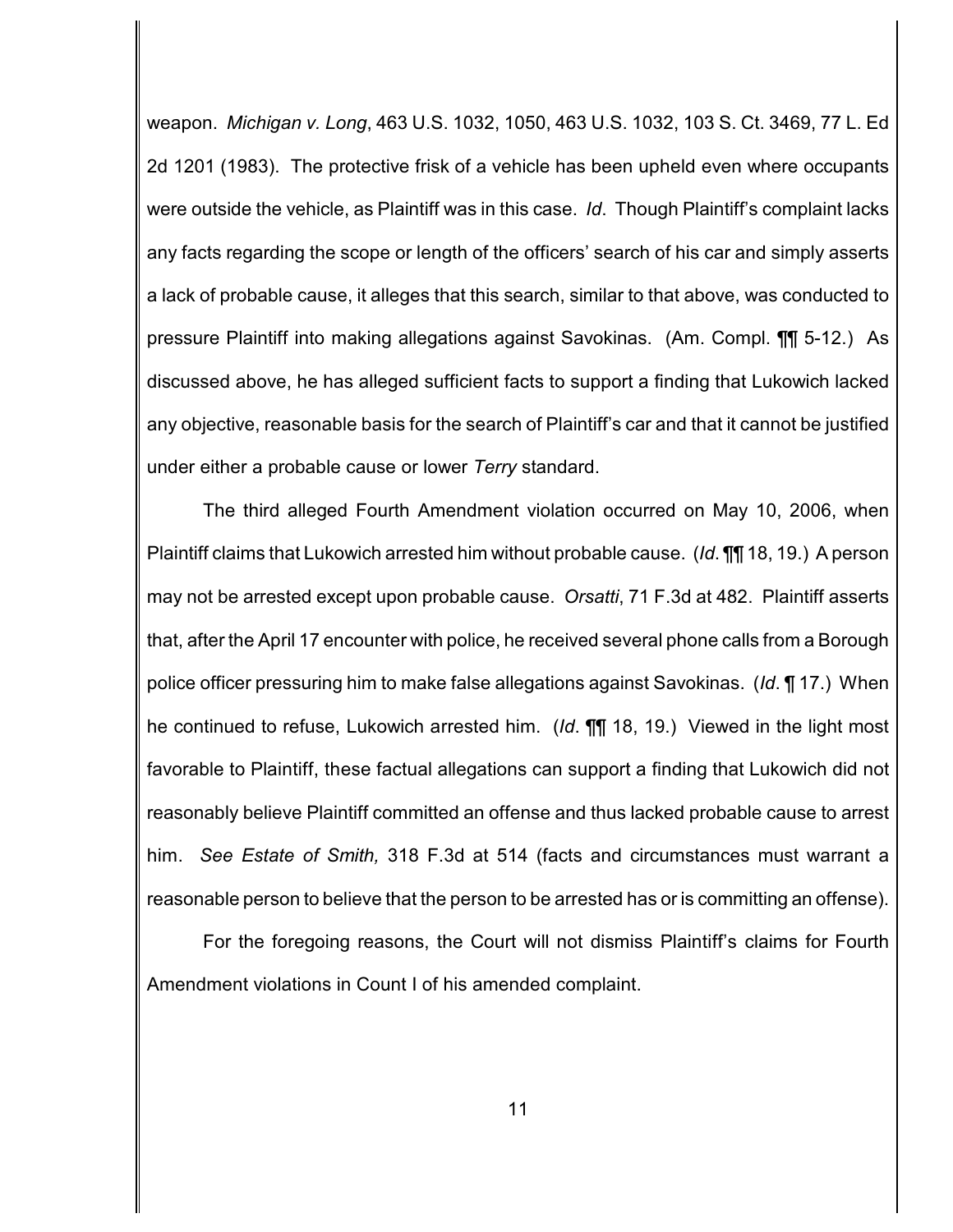#### B. Fourteenth Amendment

Plaintiff also claims in Count I that his April 17 searches and seizure and May 10 arrest by Lukowich constituted a deprivation of his due process rights under the Fourteenth Amendment. (Am Compl. ¶ 27, Doc. 8.) While Plaintiff does not specify whether his claims rest on the substantive or the procedural component of the Due Process Clause, they could not rest on the substantive component: "Where a particular Amendment 'provides an explicit textual source of constitutional protection' against a particular sort of government behavior, 'that Amendment, not the more generalized notion of substantive due process, must be the guide for analyzing these claims.'" *Albright v. Oliver*, 510 U.S. 266, 273, 114 S. Ct. 807, 127 L. Ed. 2d 114 (1994) (quoting *Graham v. Connor*, 490 U.S. 386, 395, 109 S. Ct. 1865, 104 L. Ed. 2d 443 (1989)). The Fourth Amendment, as discussed above, provides an explicit textual source of constitutional protection to Plaintiff, so any reliance on the substantive component of the Due Process Clause is misplaced.

Based on the same principle, the procedural component of the Due Process Clause does not apply. Plaintiff does not allege that Lukowich deprived him of liberty without following the appropriate procedures. Moreover, his claims based on principles of search and seizure are properly brought under the Fourth Amendment, not the Fourteenth Amendment. A claim under the procedural component of the Due Process Clause would be redundant. Therefore, Plaintiff has not stated a claim upon which relief can be granted for violation of his rights under the Due Process Clause in Count I of his amended complaint and this claim will be dismissed.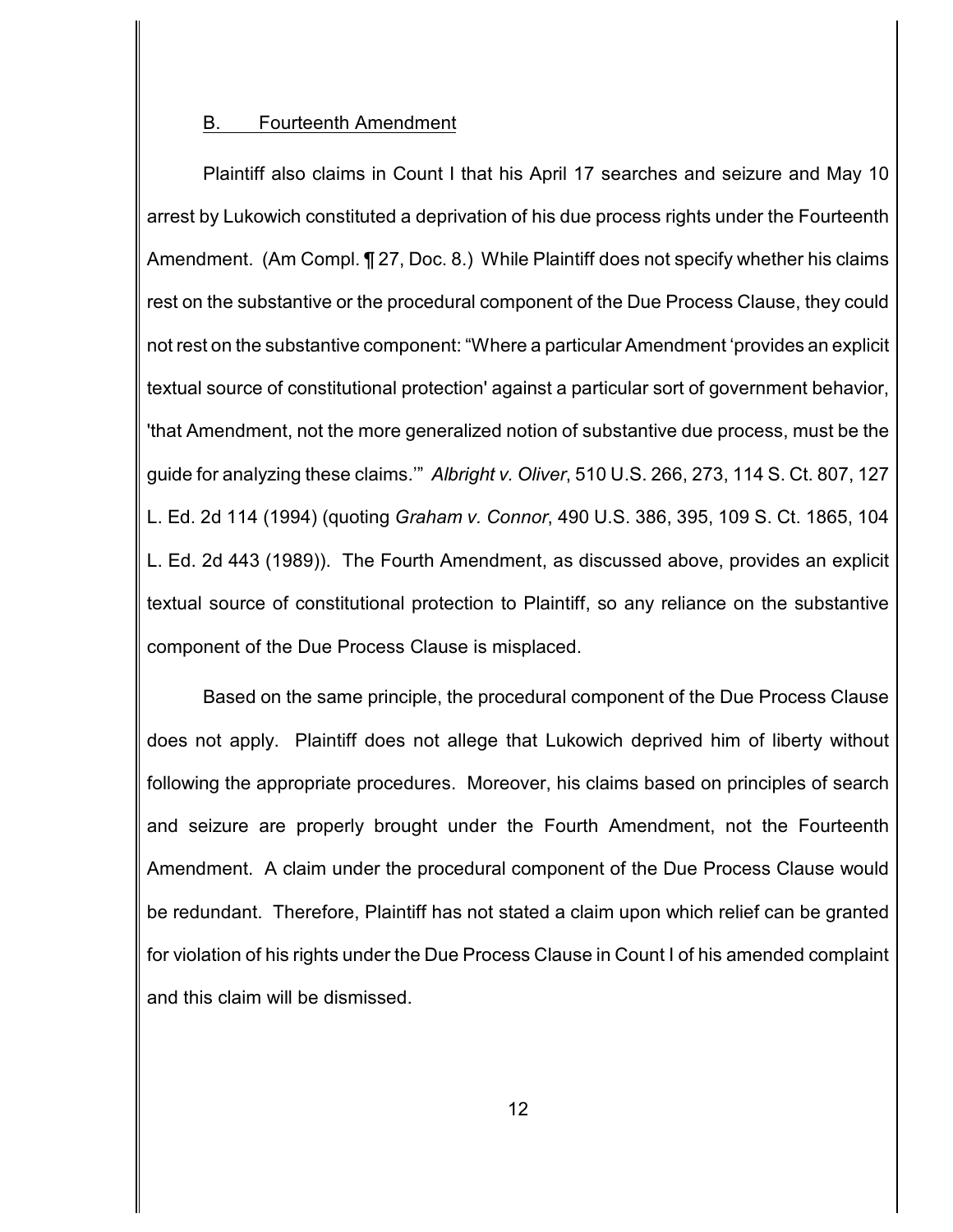## **III. Count II - Malicious Prosecution**

In Count II, Plaintiff brings a claim for malicious prosecution, alleging that Lukowich caused criminal proceedings to be initiated against him, resulting in his arrest. A claim for malicious prosecution brought under § 1983 must be based on a deprivation of liberty or some constitutional right other than substantive due process.<sup>1</sup> Here, Plaintiff alleges the deprivation of a liberty interest protected by the Fourth Amendment, namely, freedom from arrest without probable cause. When the claim is brought under the Fourth Amendment, the elements of a malicious prosecution claim under § 1983 are: (1) the defendant initiated a criminal proceeding; (2) he did so without probable cause; (3) the proceeding ended in plaintiff's favor; (4) the defendant acted maliciously or for a purpose other than bringing the plaintiff to justice; and (5) as a consequence of a proceeding, the plaintiff suffered a deprivation of liberty consistent with the concept of seizure as a consequence of a legal proceeding. *Johnson v. Knorr*, 477 F.3d 75, 81-82 (3d Cir. 2007).

Here, Plaintiff alleges that Lukowich caused criminal proceeding to be initiated against

 $\frac{1}{1}$  In the wake of the Supreme Court's holding in *Albright v. Oliver*, 510 U.S. 266, 114 S. Ct. 807, 127 L. Ed. 2d 114 (1994) (holding that the substantive component of the Due Process Clause of the Fourteenth Amendment provides no relief for one who claims he has been prosecuted without probable cause; "express[ing] no view" on whether such relief would be available under other amendments), the Third Circuit Court of Appeals has unequivocally stated that a claim of malicious prosecution may be based on a liberty interest protected by the Fourth Amendment or some other provision of the constitution, provided its not based on the substantive component of the Due Process Clause. *See, e.g., Merkle v. Upper Dublin Sch. Dist.*, 211 F.3d 782, 792 (3d Cir. 2000); *Torres v. McLaughlin*, 163 F.3d 169, 173 (3d Cir. 1998).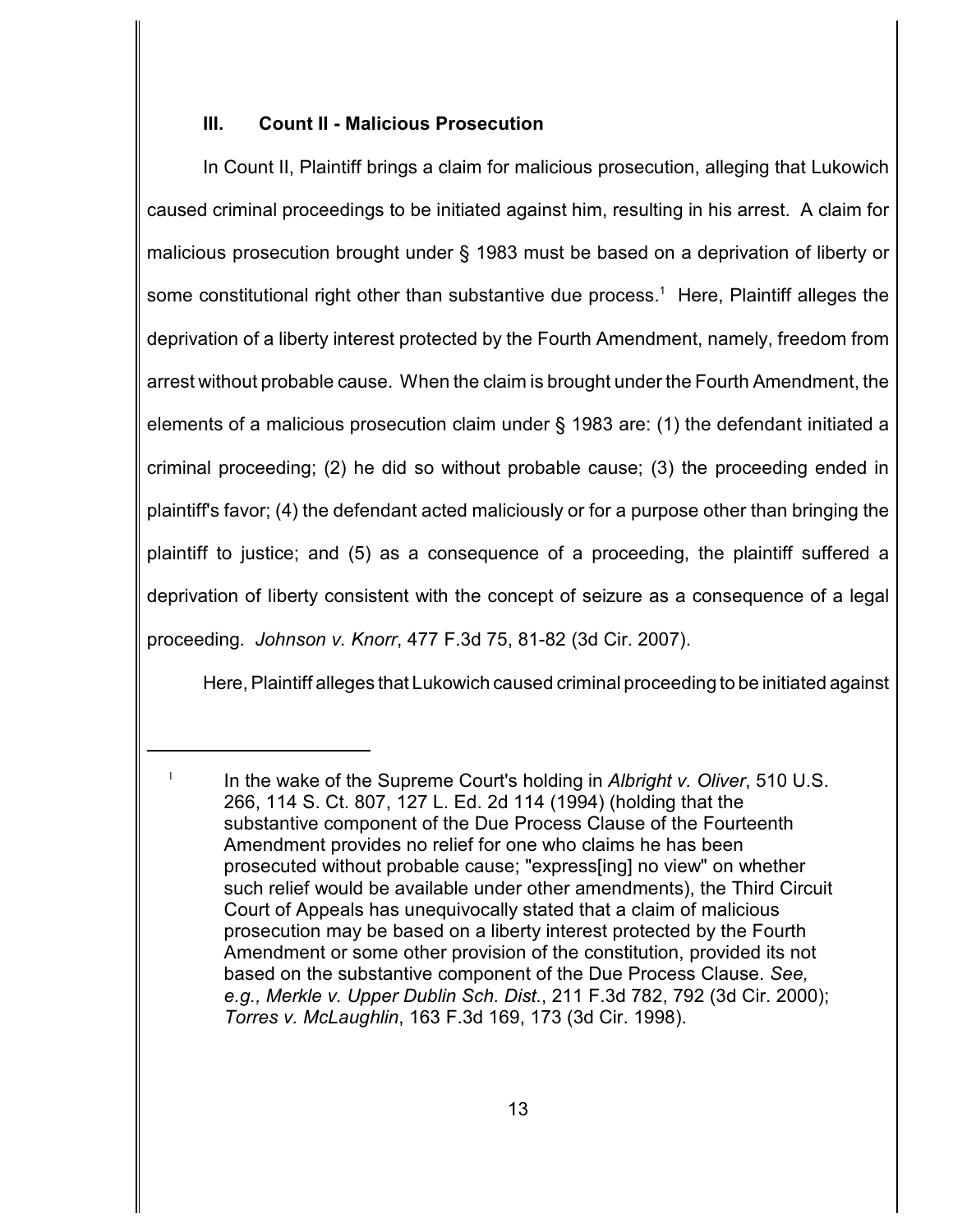him. (Am. Compl. ¶ 30, Doc. 8.) He alleges that Lukowich was motivated, not by the belief that he committed any offense, but for the purpose of pressuring Plaintiff into making allegations against Savokinas. (*Id*. ¶¶ 17-19.) Consequently, Plaintiff alleges Lukowich initiated criminal proceedings without probable cause and for a purpose other than bringing Plaintiff to justice. Finally, Plaintiff alleges that the initiation of proceedings resulted in his arrest. (*Id*. ¶ 39.) These allegations adequately plead a claim for malicious prosecution.

### **IV. Count III - First Amendment Retaliation**

Count III of Plaintiff's amended complaint brings a claim against Defendants for retaliation in violation of the First Amendment, alleging that Lukowich brought criminal charges against him for his refusal to make allegations against Savokinas. "The First Amendment prohibits government officials from subjecting an individual to retaliatory actions, including criminal prosecutions, for speaking out." *Hartman v. Moore,* 547 U.S. 250, 256, 126 S. Ct. 1695, 164 L. Ed. 2d 441 (2006). In order to plead a First Amendment retaliation claim, "a plaintiff must allege: (1) constitutionally protected conduct, (2) retaliatory action sufficient to deter a person of ordinary firmness from exercising his constitutional rights, and (3) a causal link between the constitutionally protected conduct and the retaliatory action. *Thomas v. Independence Twp.,* 463 F.3d 285, 296 (3d Cir. 2006).

Plaintiff adequately alleges conduct protected by the First Amendment. The First Amendment protects both an individual's right to speak freely and his right to refrain from speaking. *Wooley v. Maynard*, 430 U.S. 705, 714, 97 S. Ct. 1428, 51 L. Ed. 2d 752 (1977). "[T]he Supreme Court has long treated compelled speech as abhorrent to the First Amendment...." *Clifton v. FEC*, 114 F.3d 1309, 1313 (1st Cir. 1997) (collecting cases). The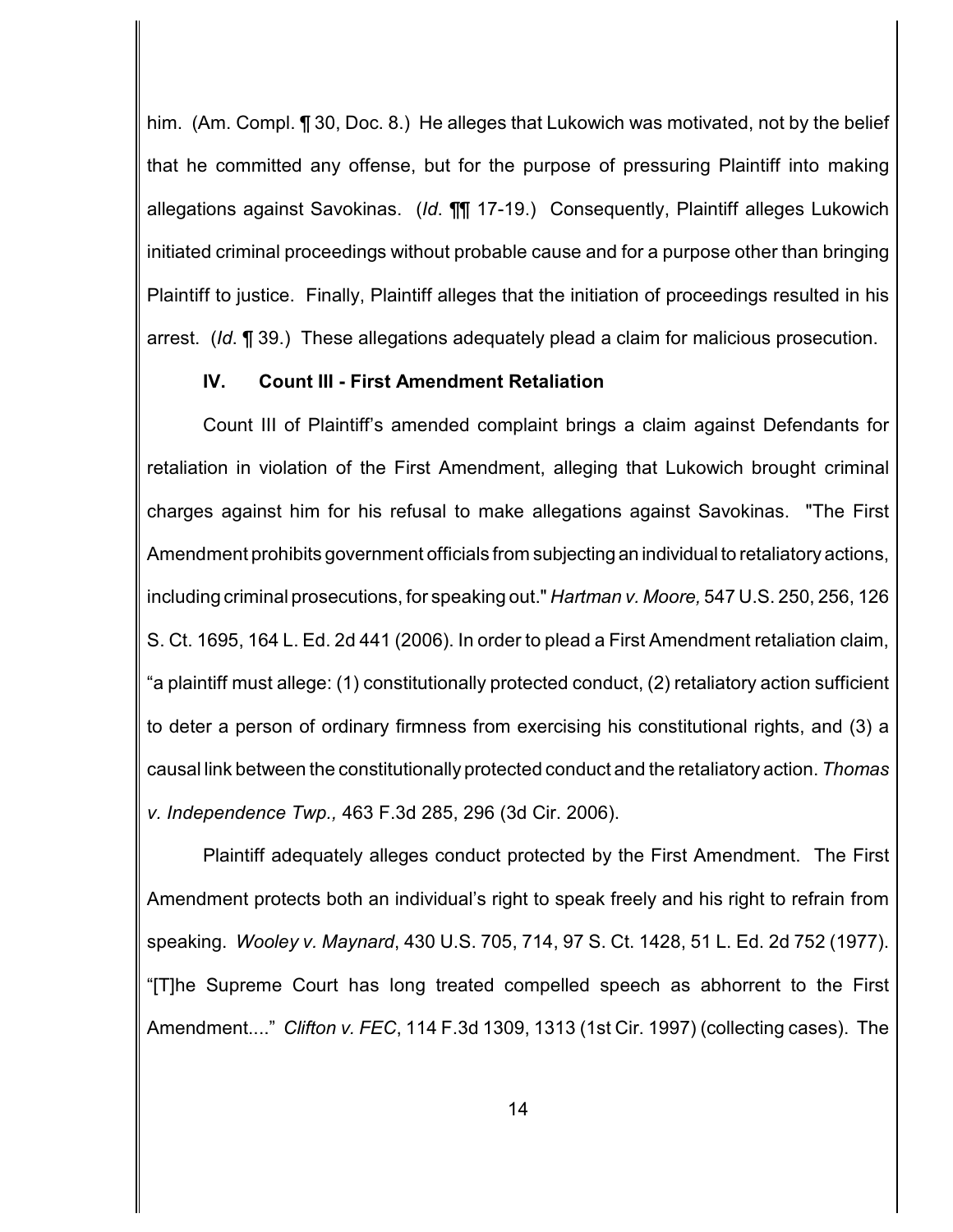Third Circuit Court of Appeals has noted that compelled speech occurs in the context of actual compulsion, where the government action punishes or threatens to punish protected First Amendment activity. *See C.N. v. Ridgewood Bd. of Educ*., 430 F.3d 159, 189 (3d Cir. 2005) ("the governmental measure must punish, or threaten to punish, protected speech by governmental action that is regulatory, proscriptive, or compulsory in nature") (internal citations and quotation marks omitted). Here, Plaintiff alleges that Lukowich attempted to force him to make false allegations against another person. (Am. Compl. ¶ 10, Doc. 8.) When he refused, Lukowich retaliated by initiating criminal charges against Plaintiff. (*Id.* ¶ 39.) These facts allege a right to refrain from speaking protected by the First Amendment and punishment on part of the government seeking to compel Plaintiff's speech.

Plaintiff also adequately alleges the second requirement of a First Amendment retaliation claim. The initiation of criminal charges and subsequent arrest constitute conduct that would deter a person of ordinary firmness from exercising his constitutional rights. *See Blankenship v. Manchin*, 471 F.3d 523, 531 (4th Cir. 2006) (deterrence likely where state actor has "'engaged the punitive machinery of the government in order to punish'" a person for speaking out) (quoting *Garcia v. City of Trenton*, 348 F.3d 726, 729 (8th Cir. 2003)); *see also McCormick v. City of Lawrence*, 253 F. Supp. 2d 1172, 1197 (D. Kan. 2003) ("the threat of arrest by a police officer is exactly the sort of act that would deter a person of ordinary firmness from exercising his or her First Amendment right to orally challenge that officer").

Finally, Plaintiff adequately alleges the third requirement. To establish a causal link, a plaintiff usually must show either: (1) an unusually suggestive temporal proximity between the protected activity and the allegedly retaliatory action, or (2) a pattern of antagonism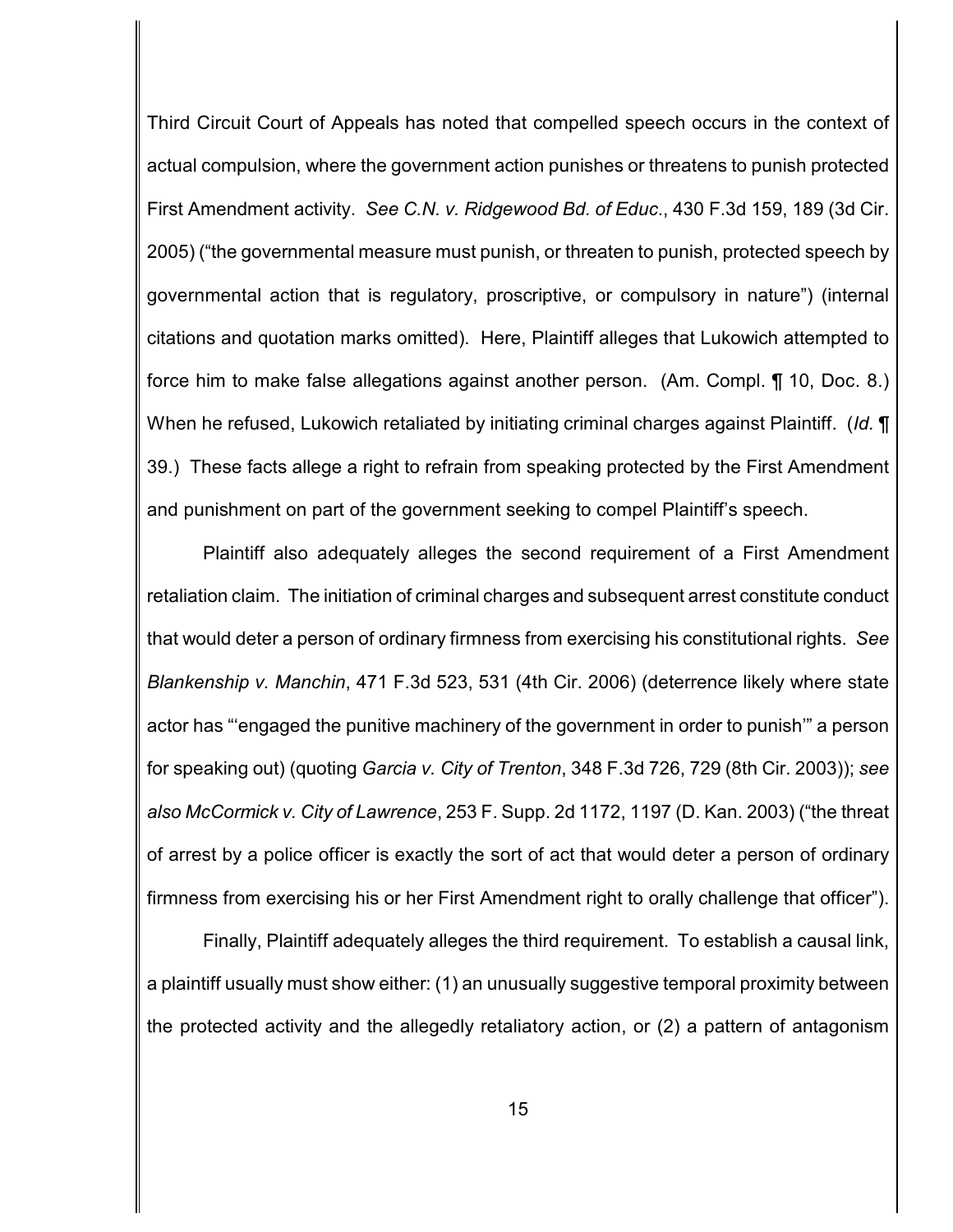coupled with timing to establish a causal link. *Lauren W. v. DeFlaminis*, 480 F.3d 259, 267 (3d Cir. 2007). Here, Plaintiff certainly alleges the latter. He claims that his continued refusal to make false allegations attracted harassing telephone calls from Borough police, initiation of criminal charges, and finally his arrest, all within one month of his initial refusal on April 17, 2006. (Am. Compl. ¶¶ 5, 14, 17-19, 39, Doc. 8.)

The Court finds that Plaintiff has stated a claim upon which relief may be granted for First Amendment retaliation.

## **V. Count IV - Abuse of Power**

In Count IV, Plaintiff brings a claim for abuse of official power in violation of the Fourteenth Amendment, alleging that Lukowich used his power as police chief to attempt to intimidate Plaintiff into making allegations against Savokinas.

An allegation of abuse of power in violation of the Fourteenth Amendment falls under the rubric of substantive due process. "[T]he substantive due process guarantee protects against governmental power arbitrarily and oppressively exercised." *County of Sacramento v. Lewis*, 523 U.S. 833, 846, 118 S. Ct. 1708, 140 L. Ed. 2d 1043 (1998). The U.S. Supreme Court has explained that executive abuse of power violates substantive due process rights when the behavior "shocks the conscience." *Id*. at 846. The Court stated that "conduct intended to injure in some way unjustifiable by any government interest is the sort of official action most likely to rise to the conscienceshocking level." *Id*. at 849.

Plaintiff alleges that Lukowich was in "pursuit" of Plaintiff's employer, Savokinas. (Am. Compl. ¶ 5, Doc. 8.) He further alleges that the "pursuit" motivated Lukowich's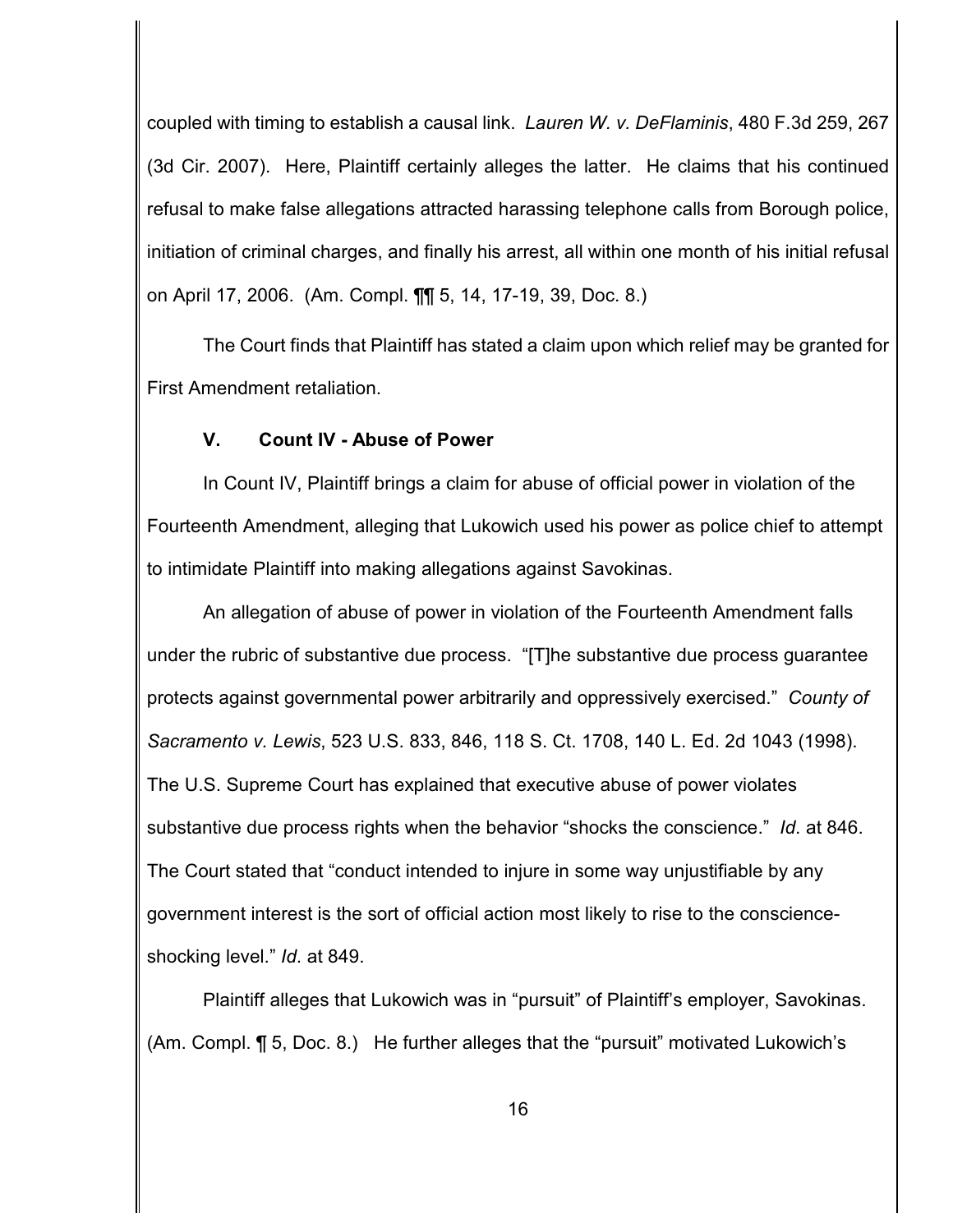actions towards Plaintiff. (*Id*.) To this end, Lukowich intentionally searched, detained, and later arrested Plaintiff, knowing he lacked any justification to do so, in order to coerce him into making drug trafficking allegations against Savokinas. (Id. 142.) If these allegations are proved, a jury could find that Lukowich intended to injure Plaintiff and that such action was unjustifiable by any government interest. Consequently, the Court finds that Plaintiff has stated a substantive due process claim.

## **VI. Count V - Failure to Train**

In Count V of his amended complaint, Plaintiff brings a claim against Avoca alone, alleging its failure to train its employees not to retaliate against citizens who exercise their First Amendment rights.

Municipal liability can be predicated on a failure to train. In order to impose municipal liability, a plaintiff must identify a municipal "policy" or "custom" that caused the plaintiff's injury. *Monell*, 436 U.S. at 694. "Where, as here, the policy in question concerns a failure to train or supervise municipal employees, liability under section 1983 requires a showing that the failure amounts to 'deliberate indifference' to the rights of persons with whom those employees will come into contact." *Carter v. City of Philadelphia*, 181 F.3d 339, 357 (3d Cir. 1999). As the U.S. Supreme Court has explained, only in circumstances exhibiting deliberate indifference "can such a shortcoming be properly thought of as a city 'policy or custom' that is actionable under § 1983." *City of Canton v. Harris*, 489 U.S. 378, 389, 109 S. Ct. 1197, 103 L. Ed. 2d 412 (1989).

For a failure to train to amount to deliberate indifference, "it must be shown that (1)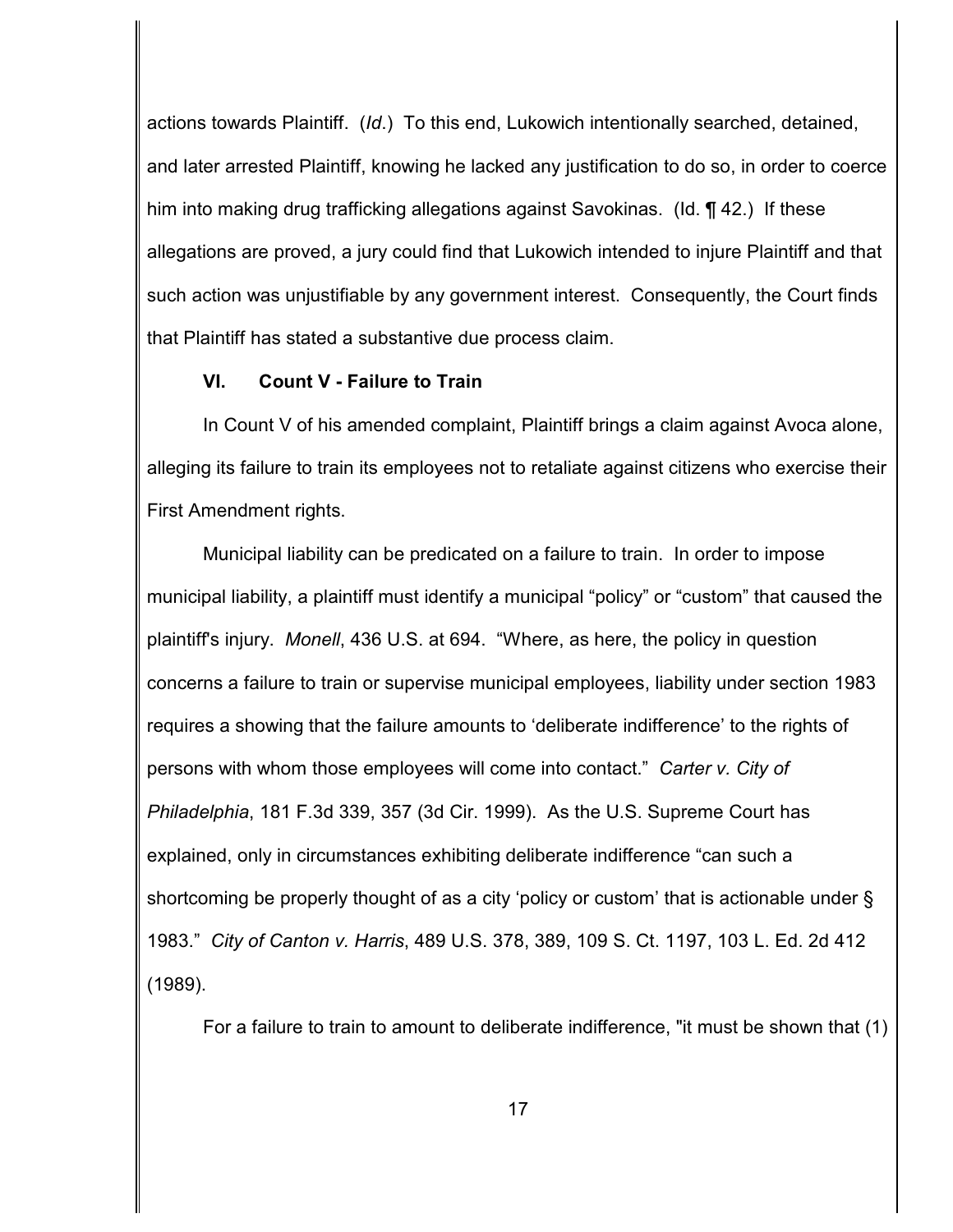municipal policymakers know that employees will confront a particular situation; (2) the situation involves a difficult choice or a history of employees mishandling; and (3) the wrong choice by an employee will frequently cause deprivation of constitutional rights." *Id*. This third prong, stated another way, requires a causal nexus, in that the "identified deficiency in [the] training program must be closely related to the ultimate [constitutional] injury." *Woloszyn v. County of Lawrence*, 396 F.3d 314, 325 (3d Cir. 2005) (citations omitted).

This Court recently declined to dismiss a plaintiff's failure to train claim in a case with facts related to those of the case at bar, also naming Avoca as a defendant. *Savokinas v. Borough of Avoca*, No. 07-cv-2311, 2008 U.S. Dist. LEXIS 49938, at \*12-19 (M.D. Pa. June 27, 2008) (Caputo, J.). Taking into consideration the impact of the U.S. Supreme Court's decision in *Twombly*, the Court found plaintiff's allegations—although "minimal" and approaching the level of a formulaic recitation of the elements—went slightly beyond the threshold necessary to give defendant fair notice of the claim and its grounds, as required by *Twombly*. *See Erickson*, 127 S. Ct. at 2200. There, plaintiff similarly alleged he suffered harassment and false accusations by Lukowich in retaliation for exercising rights protected by the First Amendment; that Avoca was aware of the police chief's improper conduct; and that it allowed him to continue the harassment. *Savokinas,* 2008 U.S. Dist. LEXIS 49938, at \*16-19. This Court found these allegations to meet the requirements necessary to show deliberate indifference:

> The third factor here is met because a wrong choice concerning an opportunity to retaliate against another employee for exercise of his protected right to free speech will certainly 'cause deprivation of constitutional rights.' And regarding the first two (2) factors ... Plaintiff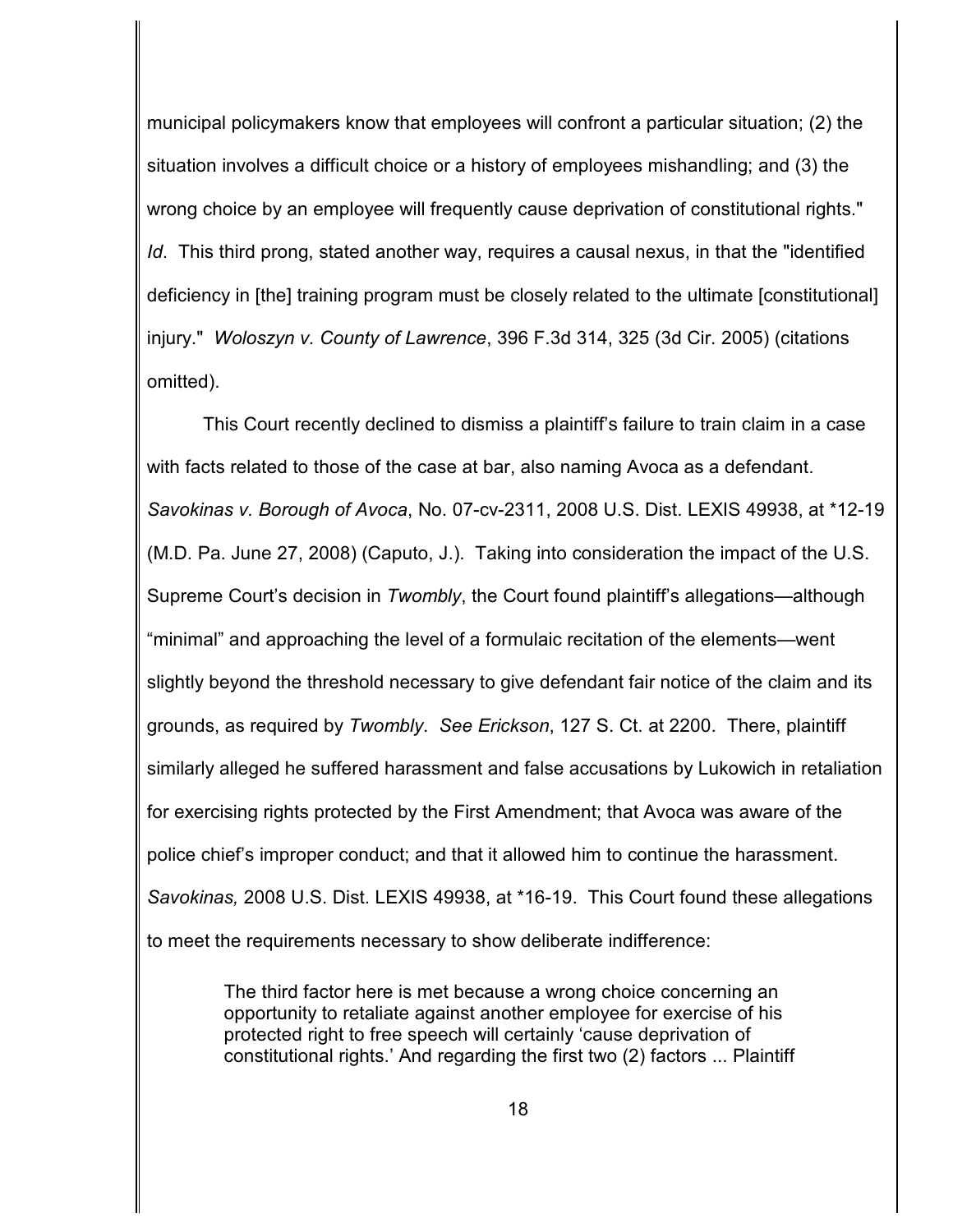essentially alleges that Avoca, in allowing Lukowich to continue harassing Plaintiff under these circumstances, was on notice of the need to implement certain training or other policies and the failure to do so amounted to deliberate indifference.

*Id*. at \*18-19.

Here, Plaintiff makes virtually identical, if not slightly more egregious, allegations. He alleges not only that Lukowich and his officers harassed him over the telephone, but that they abused their law enforcement authority by searching, detaining, and arresting him in retaliation for his exercise of rights protected by the First Amendment. (Am. Compl. ¶¶ 5-22, 46.) Plaintiff further alleges, in the context of his retaliation claim, that Avoca knew about this conduct and allowed it to continue. (*Id.* ¶¶ 36-38.) For the reasons stated in *Savokinas*, the Court finds these allegations sufficient to state a claim against Avoca for failure to train.

# **VII. Punitive Damages**

Each Count in Plaintiff's Amended Complaint alleges violations of federal law under 42 U.S.C. § 1983. Punitive damages are not available against municipalities in Section 1983 claims. *Newport v. Fact Concerts, Inc.*, 453 U.S. 247, 271, 101 S. Ct. 2748, 69 L. Ed. 2d 616 (1981). Therefore, all Counts will be dismissed to the extent that they seek punitive damages against Avoca.

# **CONCLUSION**

For the foregoing reasons, the Court will grant in part and deny in part Defendant Borough of Avoca's motion to dismiss. (Doc. 12.) Because they are raised pursuant to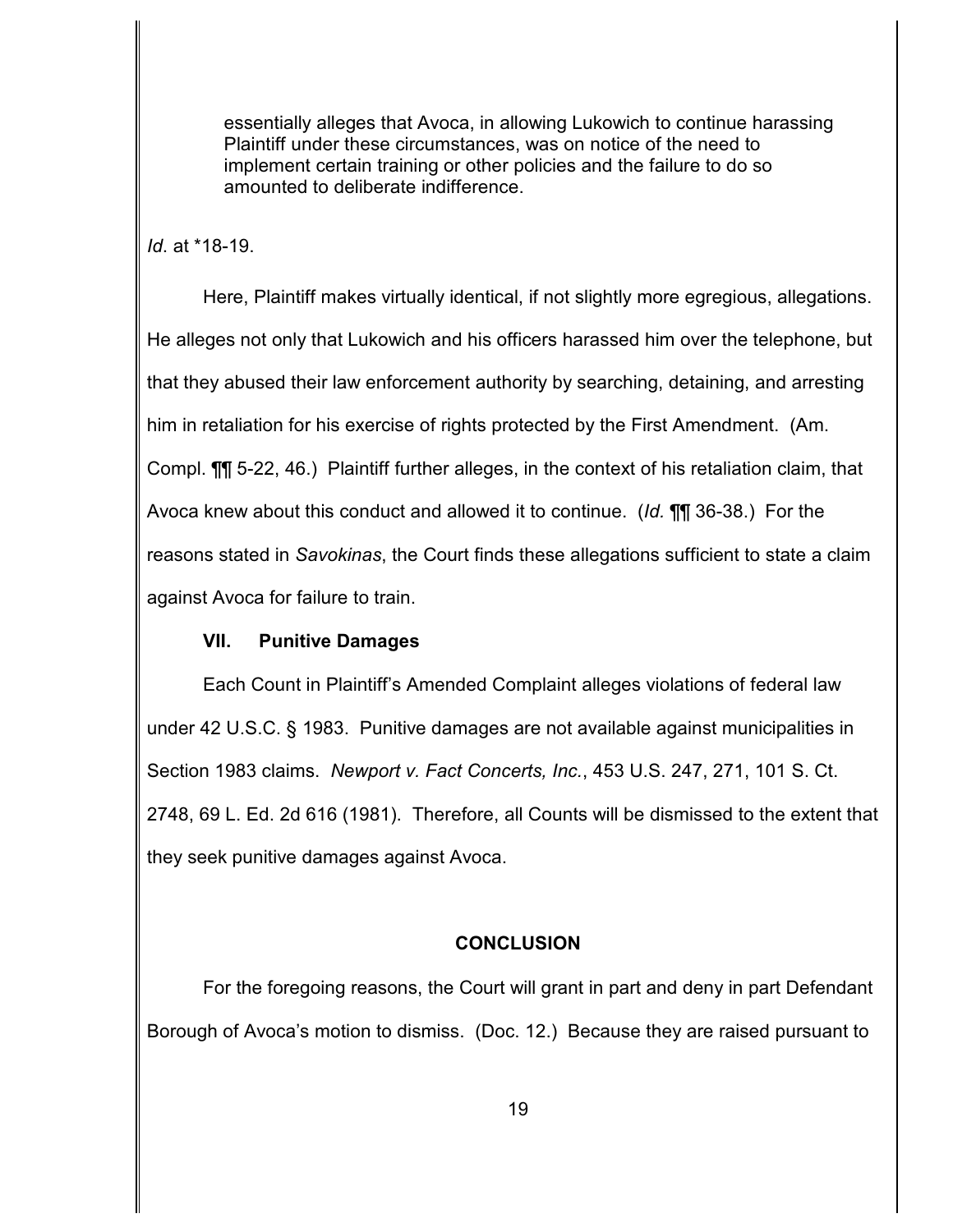federal law, Counts I, II, III, and IV will be dismissed to the extent they seek remedies under state law. All Counts will be dismissed to the extent they seek punitive damages from Avoca. Plaintiff's claim in Count I for violation of the Due Process Clause of the Fourteenth Amendment will be dismissed. Avoca's motion will be denied in all other respects because Plaintiff has stated claims upon which relief may be granted under § 1983 as to his Fourth Amendment claim in Count I and the claims presented in Counts II through V.

An appropriate Order follows.

Date **Date** A. Richard Caputo

November 7, 200 /s/ A. Richard Caputo United States District Judge